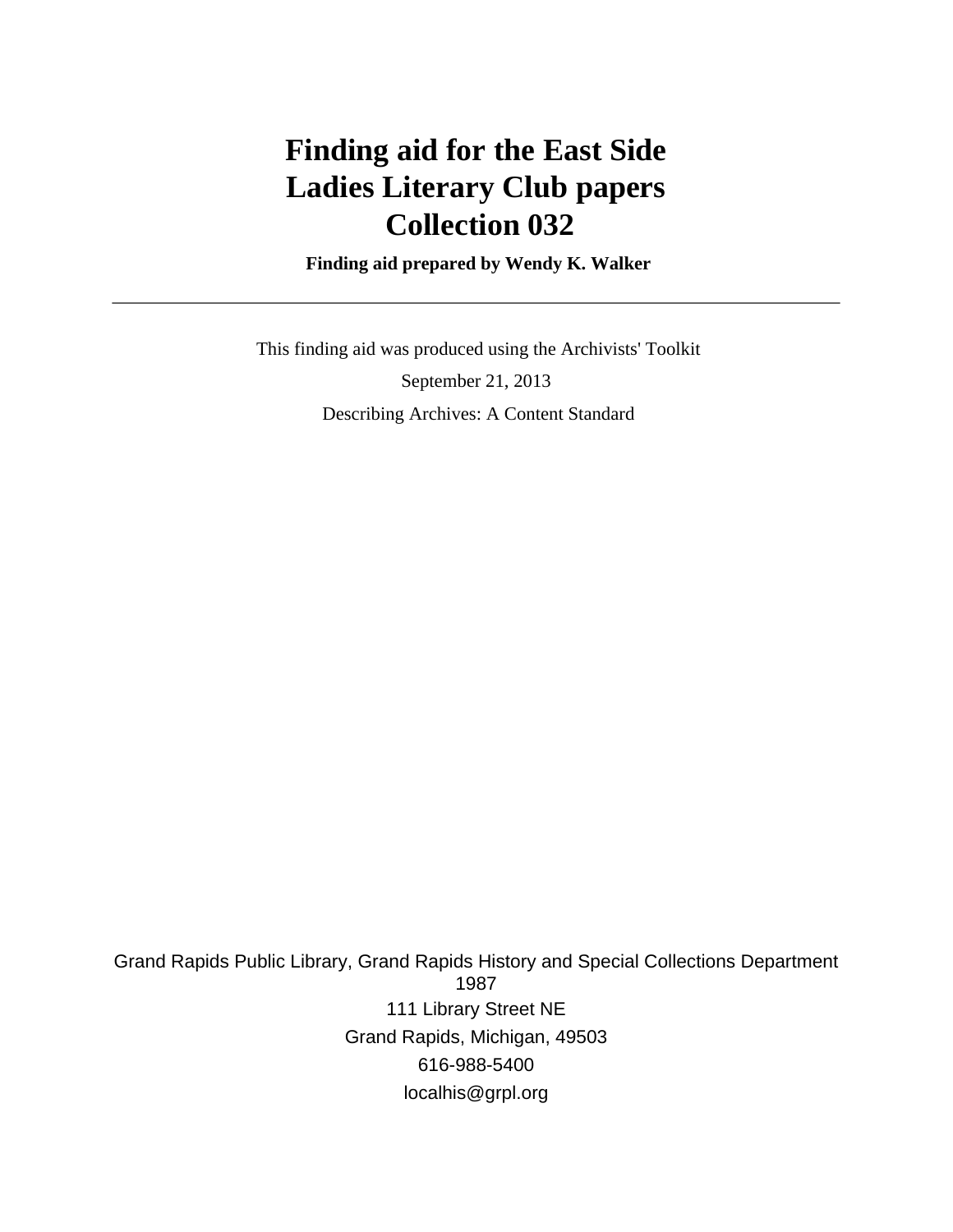# **Table of Contents**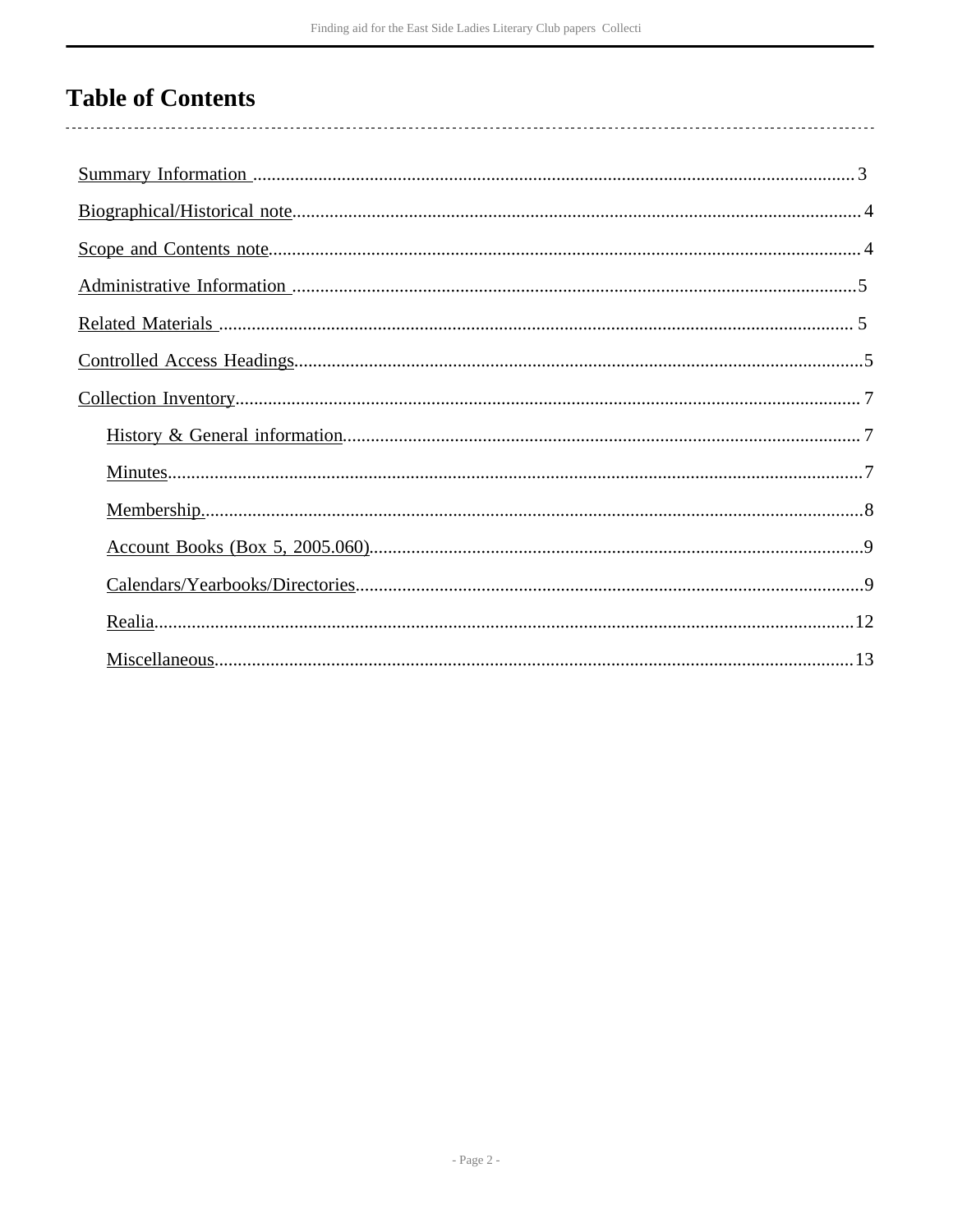# <span id="page-2-0"></span>**Summary Information**

..................................

| <b>Repository</b> | Grand Rapids Public Library, Grand Rapids History and Special<br><b>Collections Department</b>                                                                                                                                                                                                                                                                                                                                                                                                                                                                                                                                                                                                                                                                                                                                                                                                       |
|-------------------|------------------------------------------------------------------------------------------------------------------------------------------------------------------------------------------------------------------------------------------------------------------------------------------------------------------------------------------------------------------------------------------------------------------------------------------------------------------------------------------------------------------------------------------------------------------------------------------------------------------------------------------------------------------------------------------------------------------------------------------------------------------------------------------------------------------------------------------------------------------------------------------------------|
| <b>Title</b>      | East Side Ladies Literary Club papers                                                                                                                                                                                                                                                                                                                                                                                                                                                                                                                                                                                                                                                                                                                                                                                                                                                                |
| Date [inclusive]  | 1894-2004                                                                                                                                                                                                                                                                                                                                                                                                                                                                                                                                                                                                                                                                                                                                                                                                                                                                                            |
| <b>Extent</b>     | 2.9 Linear feet Seven boxes                                                                                                                                                                                                                                                                                                                                                                                                                                                                                                                                                                                                                                                                                                                                                                                                                                                                          |
| Language          | English                                                                                                                                                                                                                                                                                                                                                                                                                                                                                                                                                                                                                                                                                                                                                                                                                                                                                              |
| <b>Abstract</b>   | The East Side Ladies Literary Club was one of several women's groups<br>formed for the purpose of encouraging literary and social culture. The<br>papers contain documents of the organization from 1894-2004, although<br>the club may have stopped meeting by the year 2000. Included are<br>incomplete holdings of minute books, account books, membership<br>records, yearbooks, the original gavel used by the organization and history<br>and news clippings. Also received with the later materials of the East Side<br>Ladies Literary Club are a few documents for the Kent County Women's<br>Club, circa 1980-1993, and the Santa Claus Girls of the Grand Rapids<br>Women's Clubs, 1991-1994. Little is known about the Kent County<br>Women's Club, which appears to have disbanded. See Collection 180, the<br>Santa Claus Girls Collection, for more information on that organization. |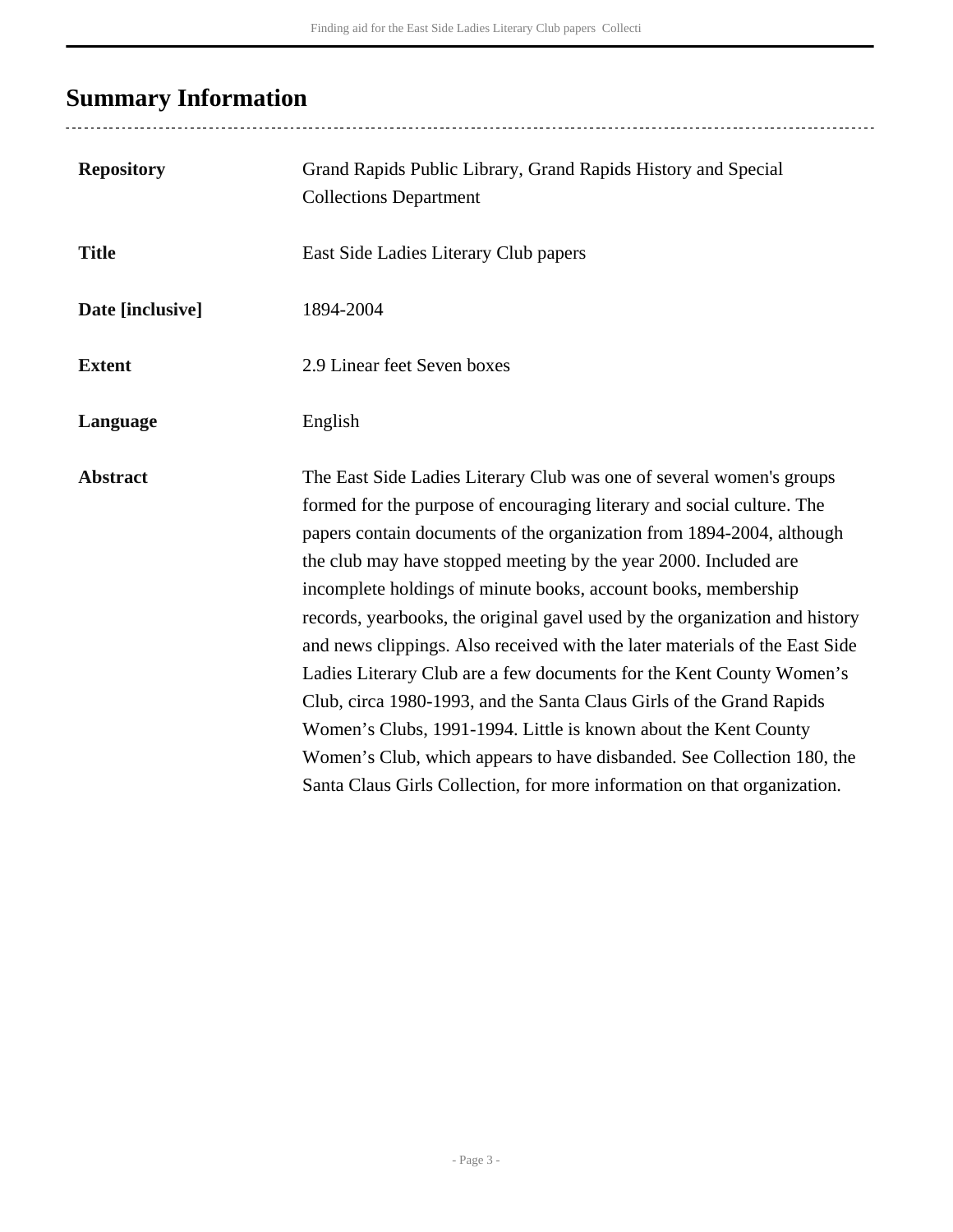## <span id="page-3-0"></span>**Biographical/Historical note**

On January 12, 1894, 23 ladies met at the home of Mrs. Cogswell on East Street to discuss the possible formation of a ladies literary society. After studying the organization of the Bay View Reading Circle and the South End Literary Society, the ladies began the action by holding officer elections, writing a constitution and planning future meetings. Cogswell was elected the first President of the newly formed East Side Ladies Literary Club (ESLLC) and the constitution was approved on January 23, 1894.

In 1896 the ESLLC became federated under the Grand Rapids Federation of Women's Clubs as one of that organization's twelve original member clubs. The ESLLC gained state federation in 1899 and again in 1934 after a brief hiatus.

The ESLLC's original purpose was for the development of literary and social culture among its members. They undertook mental improvement, study of the vital interests of the day and benevolent work within their sphere. Throughout its existence the club held a membership level of twenty to just over fifty ladies. In later years, the club functioned primarily as a social society, limiting its charitable work to only a few projects per year.

Also found in this collection are documents for the Kent County Women's Club. Little is known about this club, or how the documents of that organization came to be included with those of ESLLC. It appears that the Kent County Women's Club disbanded sometime in the 1980's, while the ESLLC continued to meet until around the year 2000.

## <span id="page-3-1"></span>**Scope and Contents note**

Basic documents of an organization are found here for the East Side Ladies Literary Club, including some generations of by-laws, a long run of minutes from the club's inception until 1984, incomplete membership and attendance records, financial information from 1935 to 2004, and year books for 1902/1903 to 1978/1979, incomplete.

No written or visual information on the clubs activities is found, such as photographs or stories, except for a few isolated newspaper clippings. The scrapbooks often kept by such organizations are missing for this collection.

A bank book from the Convention Account of the Grand Rapids Federation of Women's Clubs, 1948 is the only previous evidence of the club's wider participation in this city wide joint organization. Added with the 2005.060 gift are records of the Kent County Women's Club, from ca. 1880 to 1994.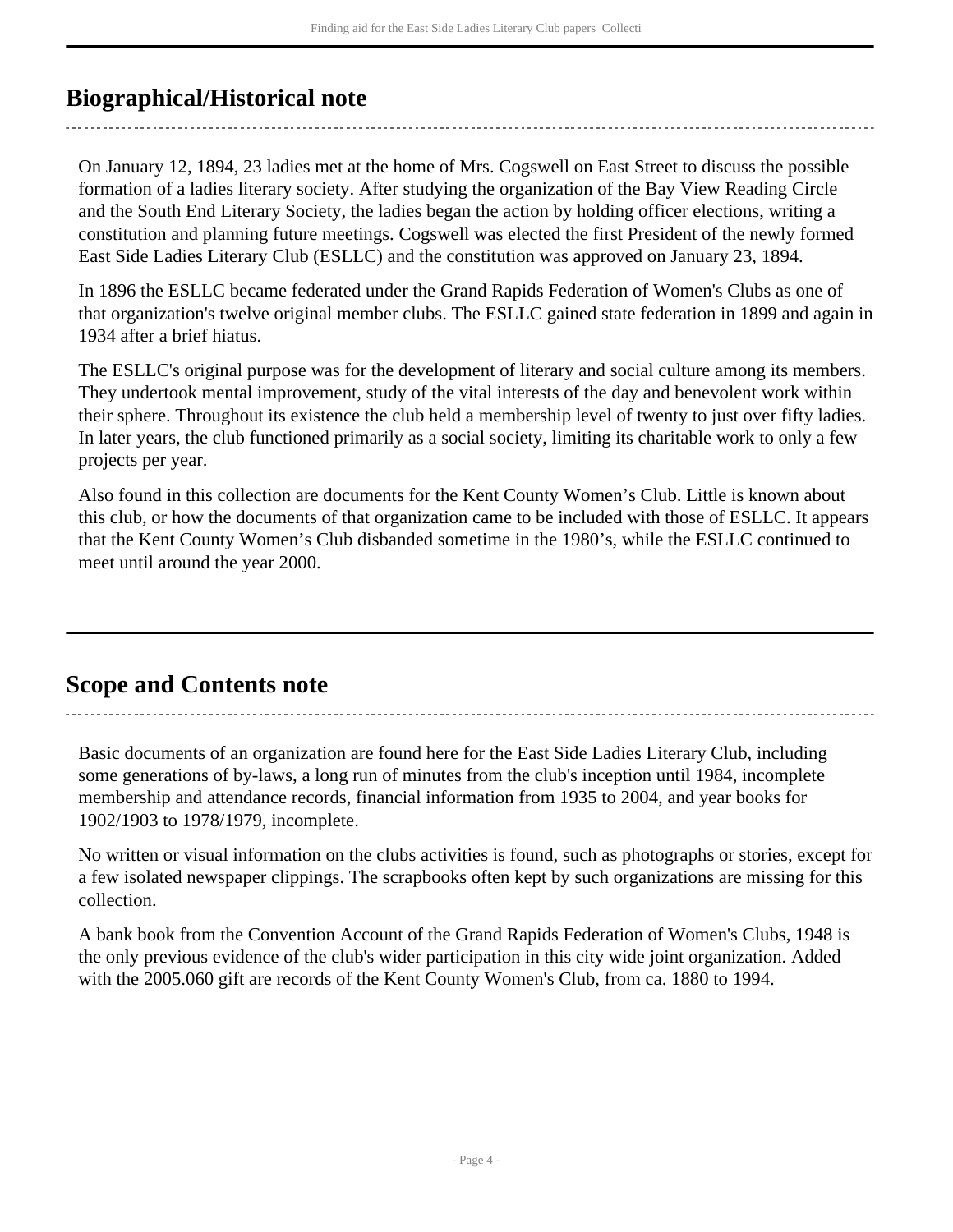### <span id="page-4-0"></span>**Administrative Information**

#### **Publication Information**

Grand Rapids Public Library, Grand Rapids History and Special Collections Department 1987

#### **Immediate Source of Acquisition note**

East Side Ladies Literary Club, accession numbers 1986.012, 2005.060

### <span id="page-4-1"></span>**Related Materials**

#### **Related Archival Materials note**

Several other collections in the archives contain women's club or Ladies Literary Club materials, and may contain items specifically related to the East Side Ladies Literary Club:

Coll. 20 Grand Rapids Federation of Women's Clubs Records Coll. 103 Grand Rapids Woman's Club Records Coll. 275 Ladies Literary Club Collection Coll. 180 Santa Claus Girls Collection

### <span id="page-4-2"></span>**Controlled Access Headings**

**Corporate Name(s)**

- East Side Ladies Literary Club (Grand Rapids, Mich.).
- Kent County Women's Club (Kent County, Mich.).
- Santa Claus Girls (Kent County, Mich.).

#### **Geographic Name(s)**

• Grand Rapids (Mich.) -- History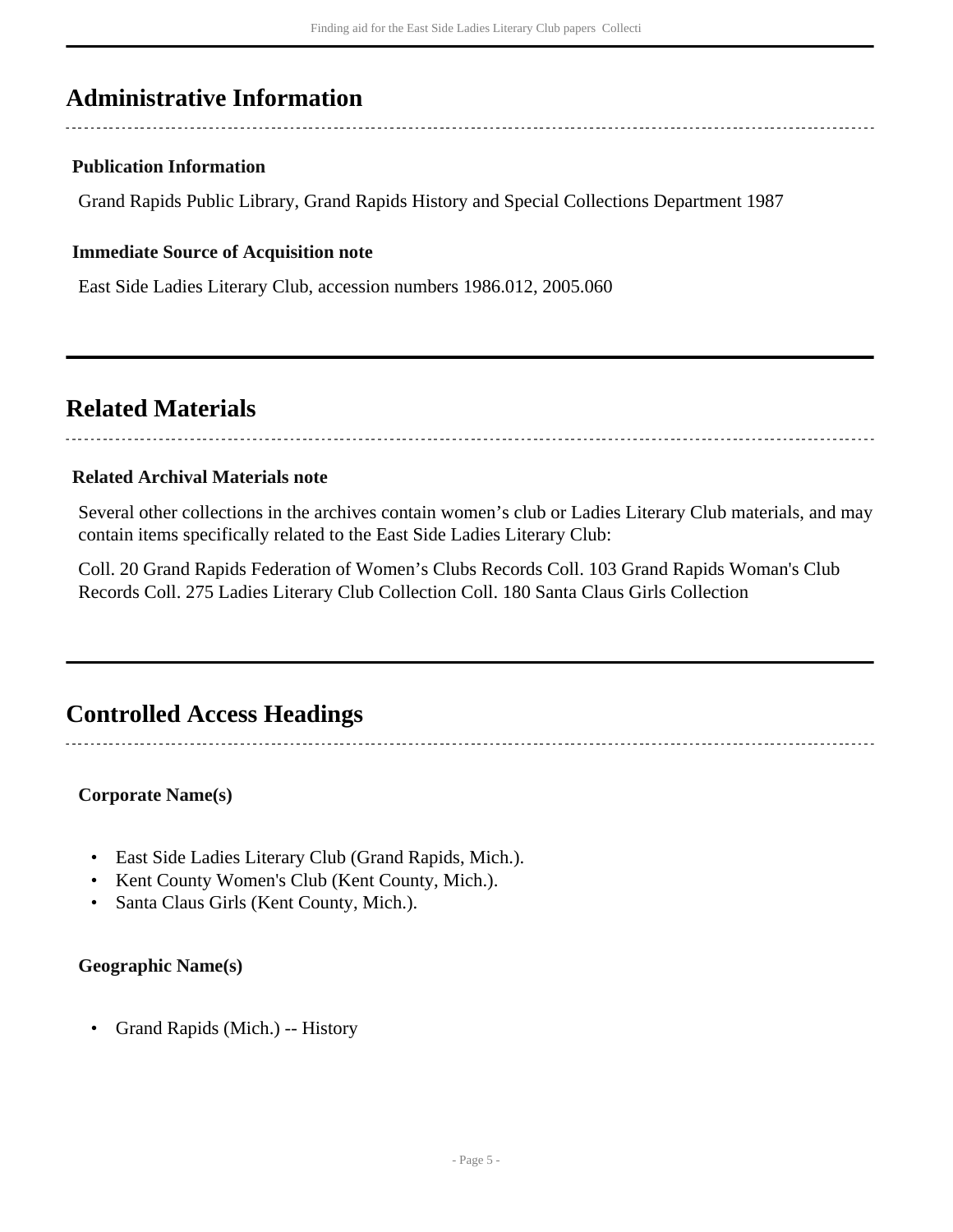### **Subject(s)**

- Women -- Michigan -- Grand Rapids -- History
- Women -- Michigan -- Grand Rapids -- Societies and clubs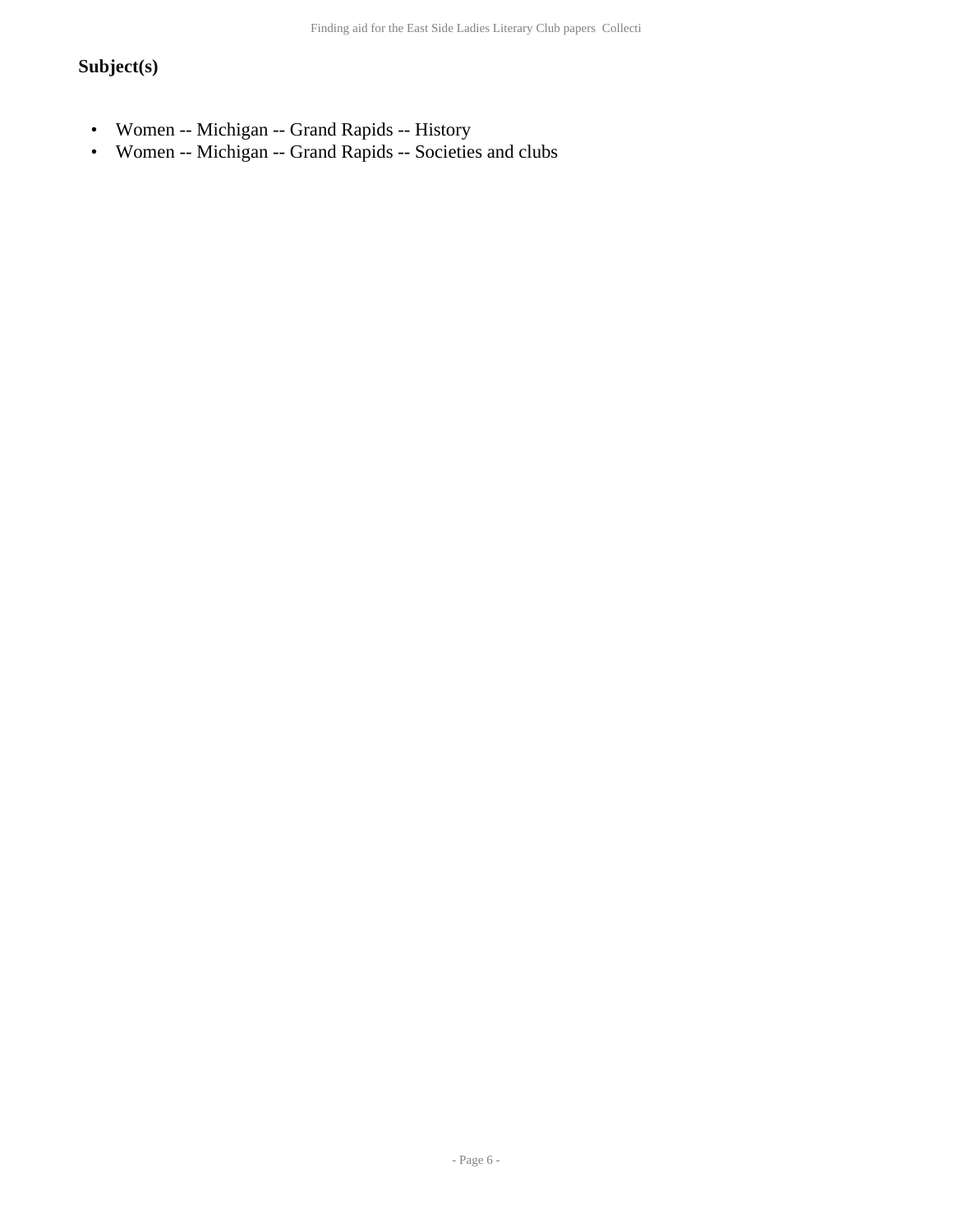## <span id="page-6-0"></span>**Collection Inventory**

<span id="page-6-1"></span>**History & General information** 

|                                                                  | <b>Box</b> |
|------------------------------------------------------------------|------------|
| Miscellaneous Clippings / History, 1986.012 3 clippings          | 4          |
| 2005.060 clippings, ephemera, references to additional clippings | 4          |
|                                                                  |            |

Constitution and By Laws, 2005.060 <sup>4</sup>

<span id="page-6-2"></span>**Minutes** 

|                           | <b>Box</b>   | Folder         |
|---------------------------|--------------|----------------|
| 1894-Jun 1896             | $\mathbf{1}$ | $\mathbf{1}$   |
| Oct 1896-Feb 13, 1900     | $\mathbf{1}$ | $\overline{2}$ |
| Feb 20, 1900-Jan. 2, 1906 | $\mathbf{1}$ | 3              |
| Jan 9, 1906-Apr 5, 1910   | $\mathbf{1}$ | $\overline{4}$ |
| Apr 12, 1910-Dec 9, 1913  | $\mathbf{1}$ | 5              |
| Dec 16, 1913-Oct 24, 1916 |              | 6              |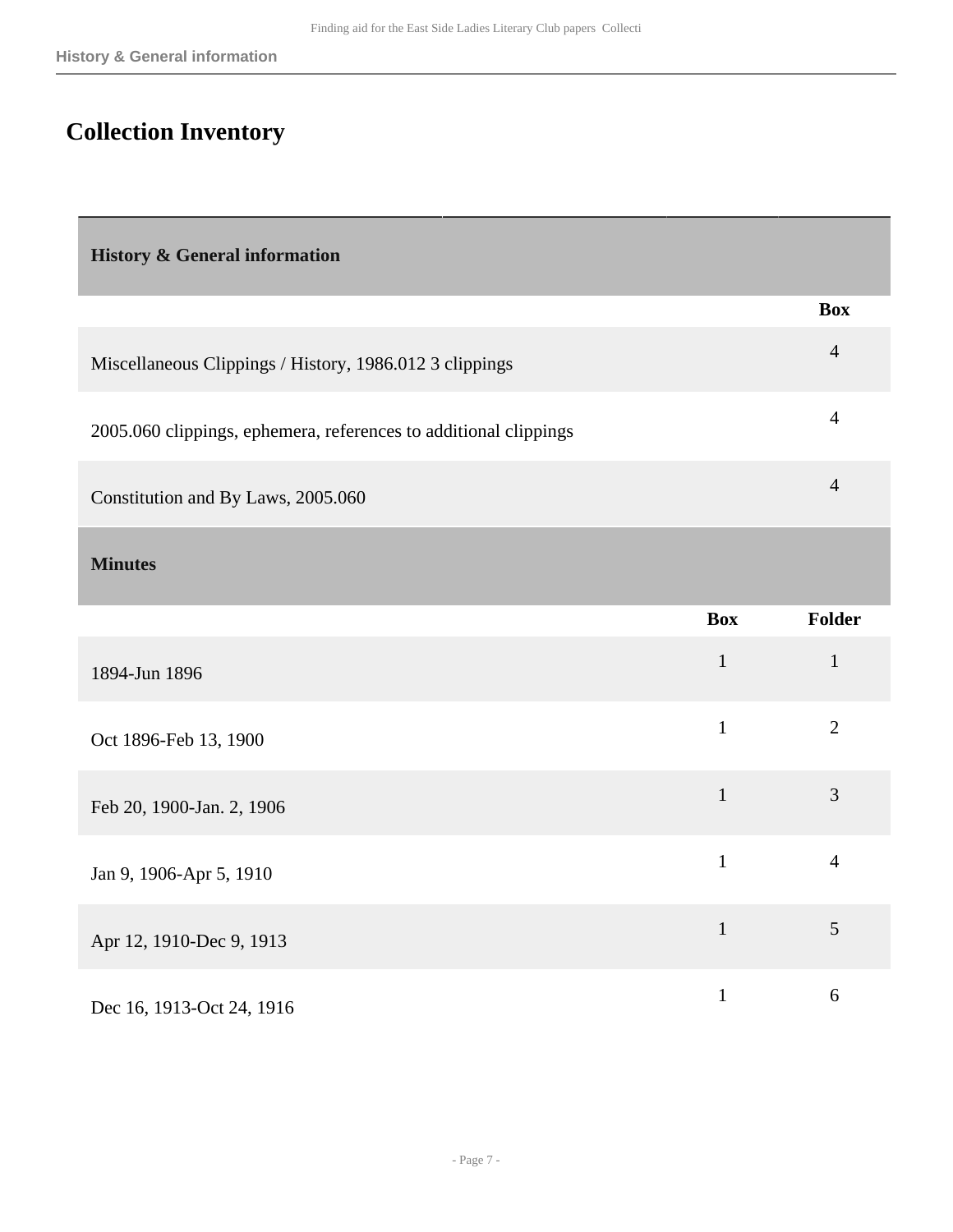| Oct 31, 1916-Nov 4, 1919               | $\overline{2}$ | $\mathbf{1}$     |
|----------------------------------------|----------------|------------------|
| Nov 18, 1919-Dec 19, 1922              | $\overline{2}$ | $\overline{2}$   |
| 1923-1925                              | $\overline{2}$ | $\mathfrak{Z}$   |
| 1926-1931, 1936-Jun 1937               | $\overline{2}$ | $\overline{4}$   |
| Oct 1937-Apr 1940                      | $\overline{2}$ | $\mathfrak{S}$   |
| Oct 1940-Jun 1945                      | $\overline{2}$ | 6                |
| Oct 1945-Mar 1948                      | $\overline{2}$ | $\boldsymbol{7}$ |
| Oct 1948-Oct 1952                      | $\overline{3}$ | $\mathbf{1}$     |
| Oct 1952-Sept. 1956                    | 3              | $\overline{2}$   |
| Sept 1956-1965                         | 3              | 3                |
|                                        |                | <b>Box</b>       |
| Dec. 7, 1965 to May 1, 1984 (2005.060) |                | 3                |
| Membership.                            |                |                  |

<span id="page-7-0"></span>**Box**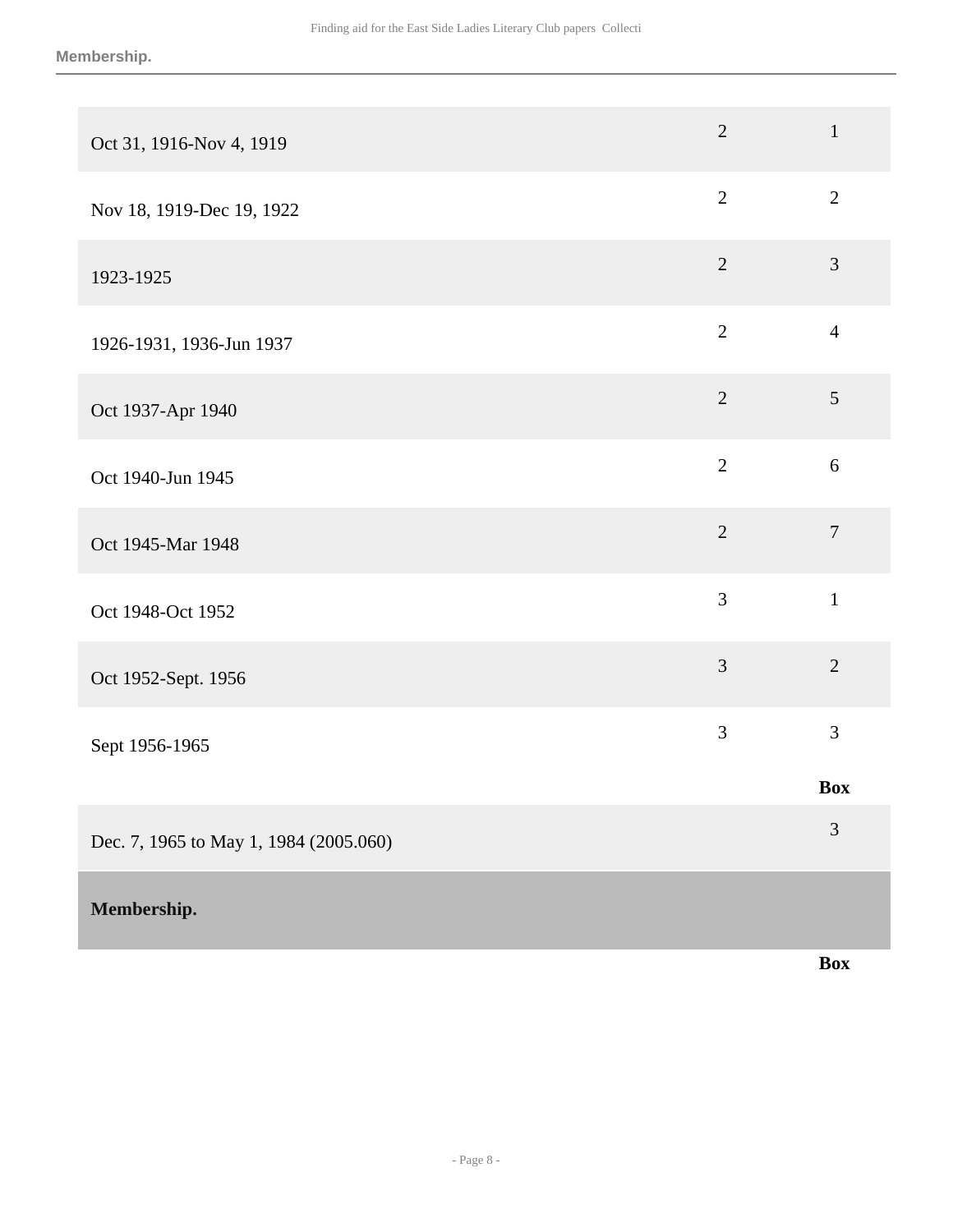6

| 1935/36 to 1963/64. See the "Dues" payment stubs in Box 6 for more membership |  |
|-------------------------------------------------------------------------------|--|
| information 1977-1986.                                                        |  |

### <span id="page-8-0"></span>**Account Books (Box 5, 2005.060)**

<span id="page-8-1"></span>

|                                                                                     | <b>Box</b>     | Folder         |
|-------------------------------------------------------------------------------------|----------------|----------------|
| $1935/36 - 1956/57$                                                                 | $\mathfrak{S}$ | $\mathbf{1}$   |
| $1957/58 - 1967/68$                                                                 | 5              | $\overline{2}$ |
| $1967/68 - 2000$                                                                    | 5              | 3              |
| Miscellaneous accounting notes, 1994-2003                                           | 5              | $\overline{4}$ |
|                                                                                     |                | <b>Box</b>     |
| Bank Books, bank account reports and checks, receipt stubs. 1975-2003 (unprocessed) |                | 6              |
| <b>Calendars/Yearbooks/Directories</b>                                              |                |                |
|                                                                                     | <b>Box</b>     | Folder         |
| 1902/03 (00.[3665].1)                                                               | $\overline{4}$ | $\mathbf{1}$   |
| 1903/04                                                                             | $\overline{4}$ | $\mathbf{1}$   |
| 1904/05                                                                             | $\overline{4}$ | $\mathbf{1}$   |
| 1905/06                                                                             | $\overline{4}$ | $\mathbf{1}$   |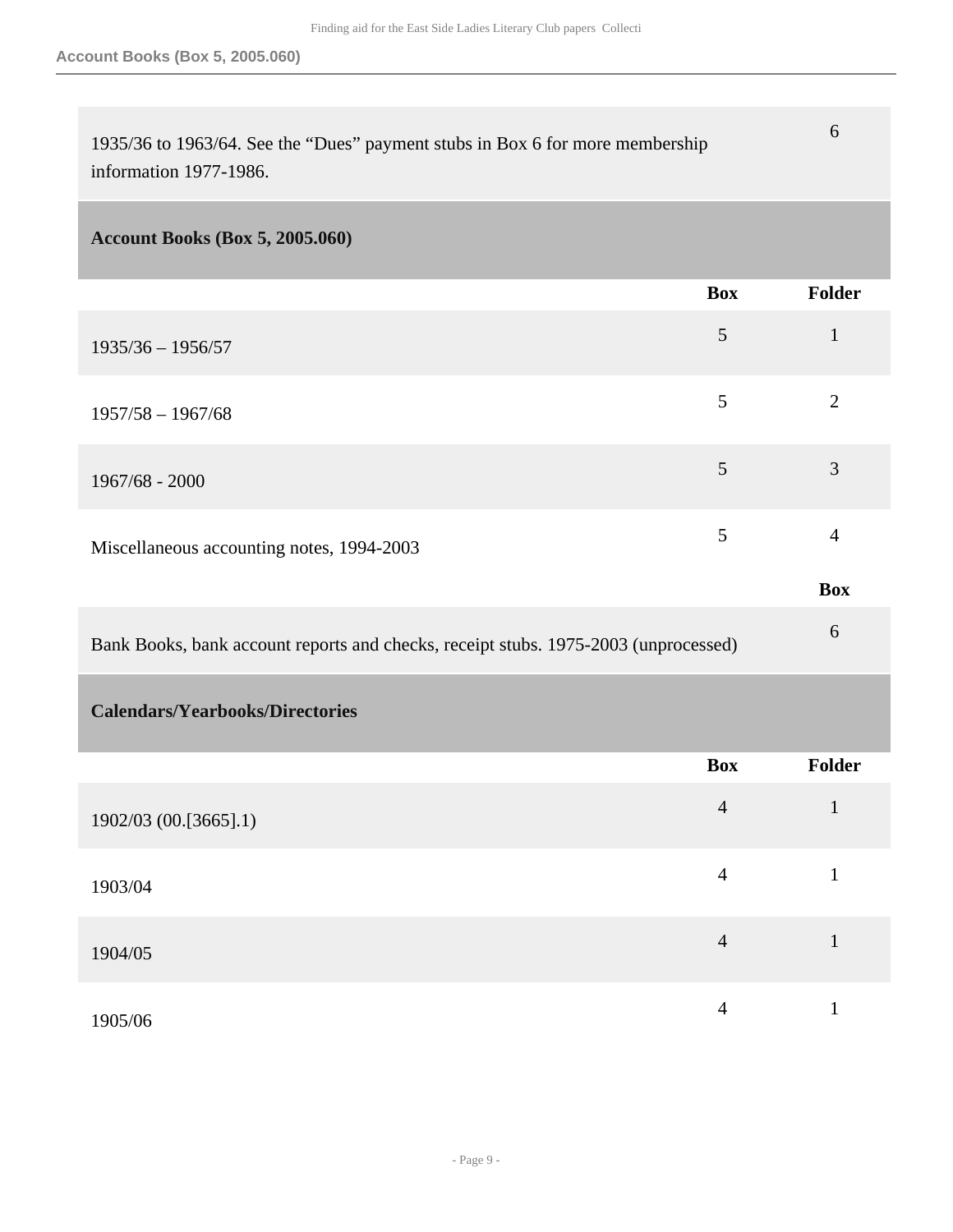| 1906/07                  | $\overline{4}$ | $\,1\,$        |
|--------------------------|----------------|----------------|
| 1907/08                  | $\overline{4}$ | $\,1\,$        |
| 1908/09                  | $\overline{4}$ | $\,1\,$        |
| 1909/10                  | $\overline{4}$ | $\mathbf 1$    |
| 1910/11                  | $\overline{4}$ | $\mathbf 1$    |
| 1911/12                  | $\overline{4}$ | $\mathbbm{1}$  |
| 1912/1913 (00.[3665].11) | $\overline{4}$ | $\,1\,$        |
| 1926/1927 (00.[3665].12) | $\overline{4}$ | $\overline{2}$ |
| 1934                     | $\overline{4}$ | $\overline{2}$ |
| 1935                     | $\overline{4}$ | $\overline{2}$ |
| 1936                     | $\overline{4}$ | $\sqrt{2}$     |
| 1937 (00.[3665].16)      | $\overline{4}$ | $\overline{2}$ |
| 1938 (00.[3665].17)      | $\overline{4}$ | $\overline{2}$ |
| 1939                     | $\overline{4}$ | $\overline{c}$ |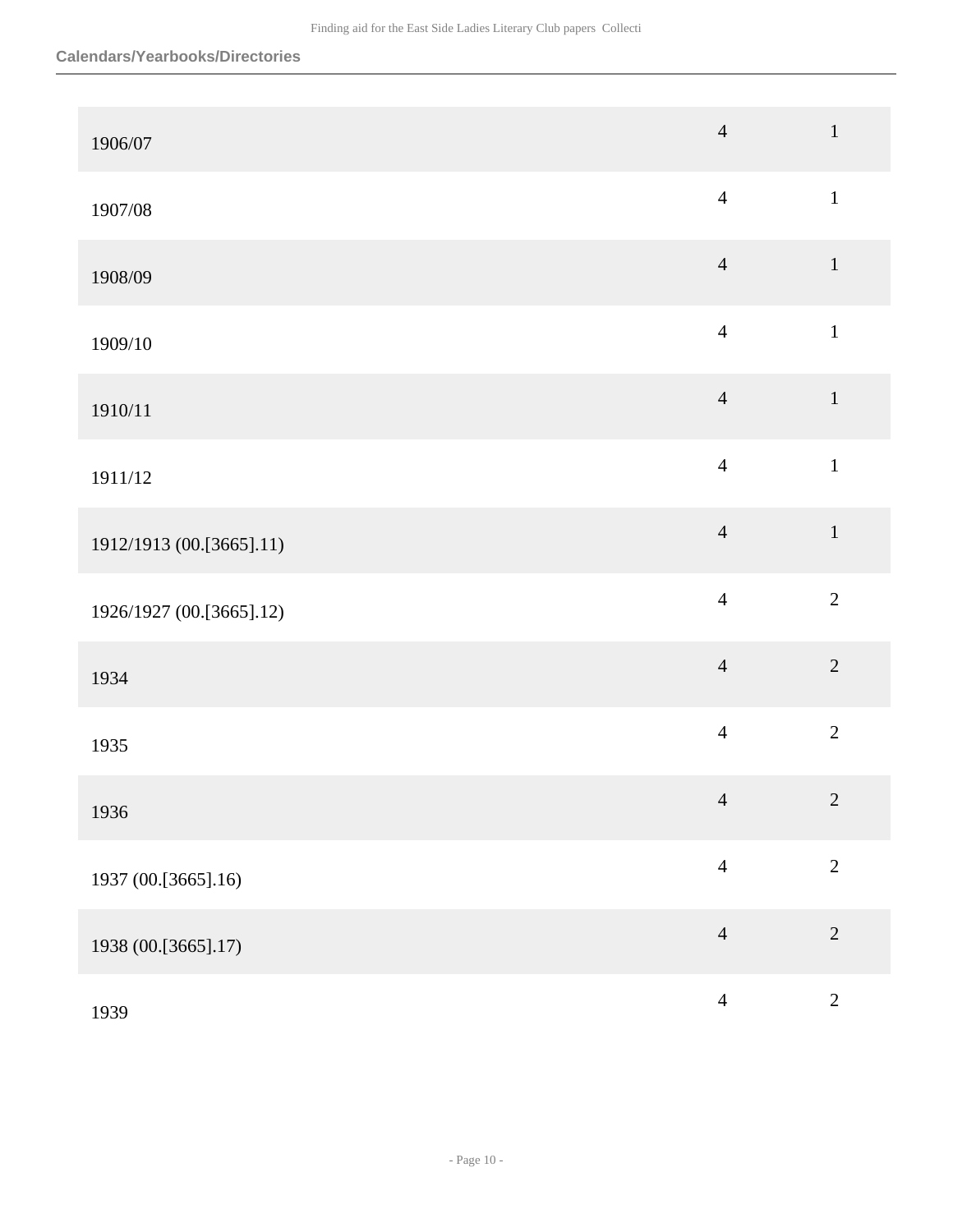#### **Calendars/Yearbooks/Directories**

| 1940 (00.[3665].19)                  | $\overline{4}$ | $\overline{2}$ |
|--------------------------------------|----------------|----------------|
| 1934/1935, 41st year (00.[3666].1)   | $\overline{4}$ | 3              |
| 191935/1936, 42nd year (00.[3666].2) | $\overline{4}$ | 3              |
| 1936/1937 (00.[3665].20)             | $\overline{4}$ | $\mathfrak{Z}$ |
| 1937/1938                            | $\overline{4}$ | $\mathfrak{Z}$ |
| 1938/1939 (00.[3665].21)             | $\overline{4}$ | $\mathfrak{Z}$ |
| 1941/42                              | $\overline{4}$ | $\overline{4}$ |
| 1948/49                              | $\overline{4}$ | $\overline{4}$ |
| 1941/42 (00.[3672].1)                | $\overline{4}$ | 5              |
| 1942/43                              | $\overline{4}$ | 5              |
| 1943/44                              | $\overline{4}$ | $\mathfrak{S}$ |
| 1956/57 (00.[3672].4)                | $\overline{4}$ | 5              |
| 1964/1965 (2005.060)                 | $\overline{4}$ | 6              |
| 1966/1967                            | $\overline{4}$ | $\sqrt{6}$     |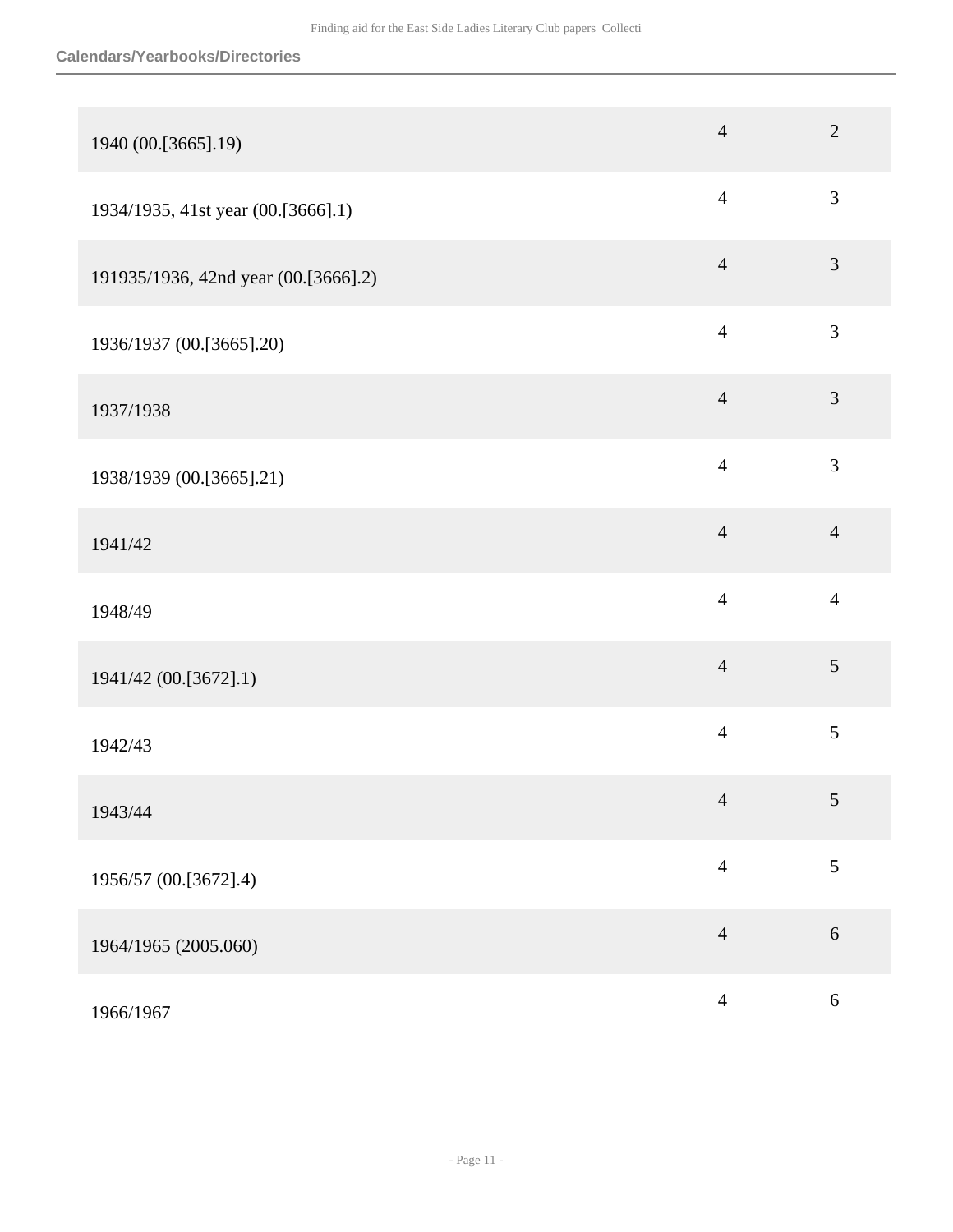<span id="page-11-0"></span>**Realia** 

| 1967/1968               | $\overline{4}$ | $\boldsymbol{6}$ |
|-------------------------|----------------|------------------|
| 1968/1969               | $\overline{4}$ | $\sqrt{6}$       |
| 1969/1970               | $\overline{4}$ | 6                |
| 1970/1971 (2005.060)    | $\overline{4}$ | $\boldsymbol{7}$ |
| 1971/1972               | $\overline{4}$ | $\boldsymbol{7}$ |
| 1972/1973               | $\overline{4}$ | $\boldsymbol{7}$ |
| 1973/1974               | $\overline{4}$ | $\boldsymbol{7}$ |
| 1974/1975               | $\overline{4}$ | $\boldsymbol{7}$ |
| 1975/1976               | $\overline{4}$ | $\boldsymbol{7}$ |
| 1976/1977               | $\overline{4}$ | $\boldsymbol{7}$ |
| 1977/1978               | $\overline{4}$ | $\overline{7}$   |
|                         |                | <b>Box</b>       |
| 1978/1979 (2, 2005.060) |                | $\overline{4}$   |

**Box**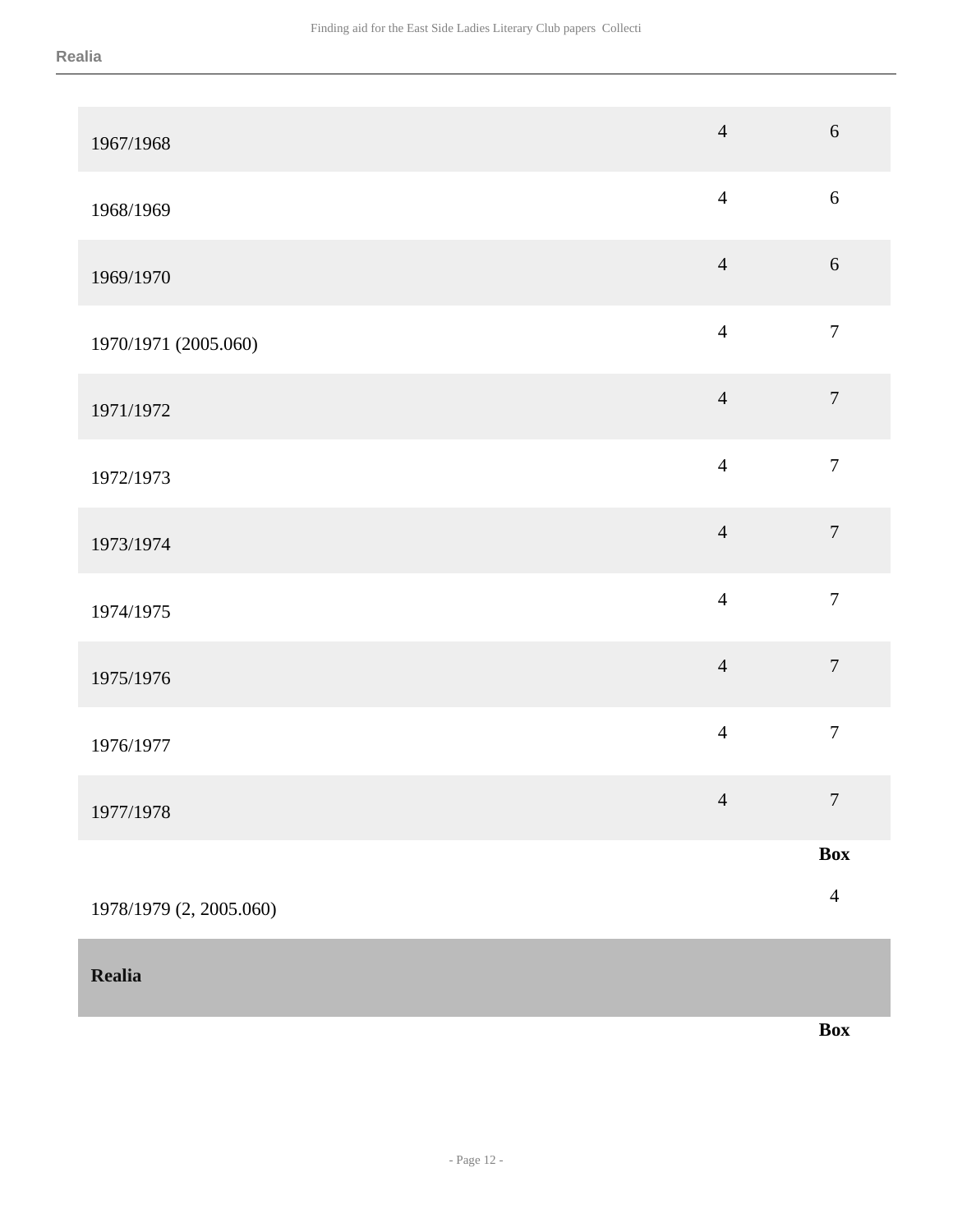<span id="page-12-0"></span>

| Original Club Gavel                                                                                         |            | $\overline{4}$ |
|-------------------------------------------------------------------------------------------------------------|------------|----------------|
| <b>Miscellaneous</b>                                                                                        |            |                |
| <b>A. Miscellaneous Documents</b>                                                                           |            |                |
|                                                                                                             | <b>Box</b> | Folder         |
| [1918] Charter Story. [14 sheets] Regarding proposed Grand Rapids city<br>charter amendments in 1918.       | 3          | 5              |
| <b>B. Other Women's Clubs</b>                                                                               |            |                |
|                                                                                                             |            | <b>Box</b>     |
| June 1924 List of member. West Side Ladies Literary Club                                                    |            | 3              |
| Grand Rapids Federation of Women's Clubs. Convention Account bank booklet, 1948.<br>People's National Bank. |            | 3              |
| Kent County Women's Club Documents, 1980-1994                                                               |            | 3              |
|                                                                                                             | <b>Box</b> | Folder         |
| Meeting materials.                                                                                          | $\tau$     | $\mathbf{1}$   |
|                                                                                                             |            | <b>Box</b>     |
| Directory                                                                                                   |            | $\sqrt{2}$     |
|                                                                                                             | <b>Box</b> | Folder         |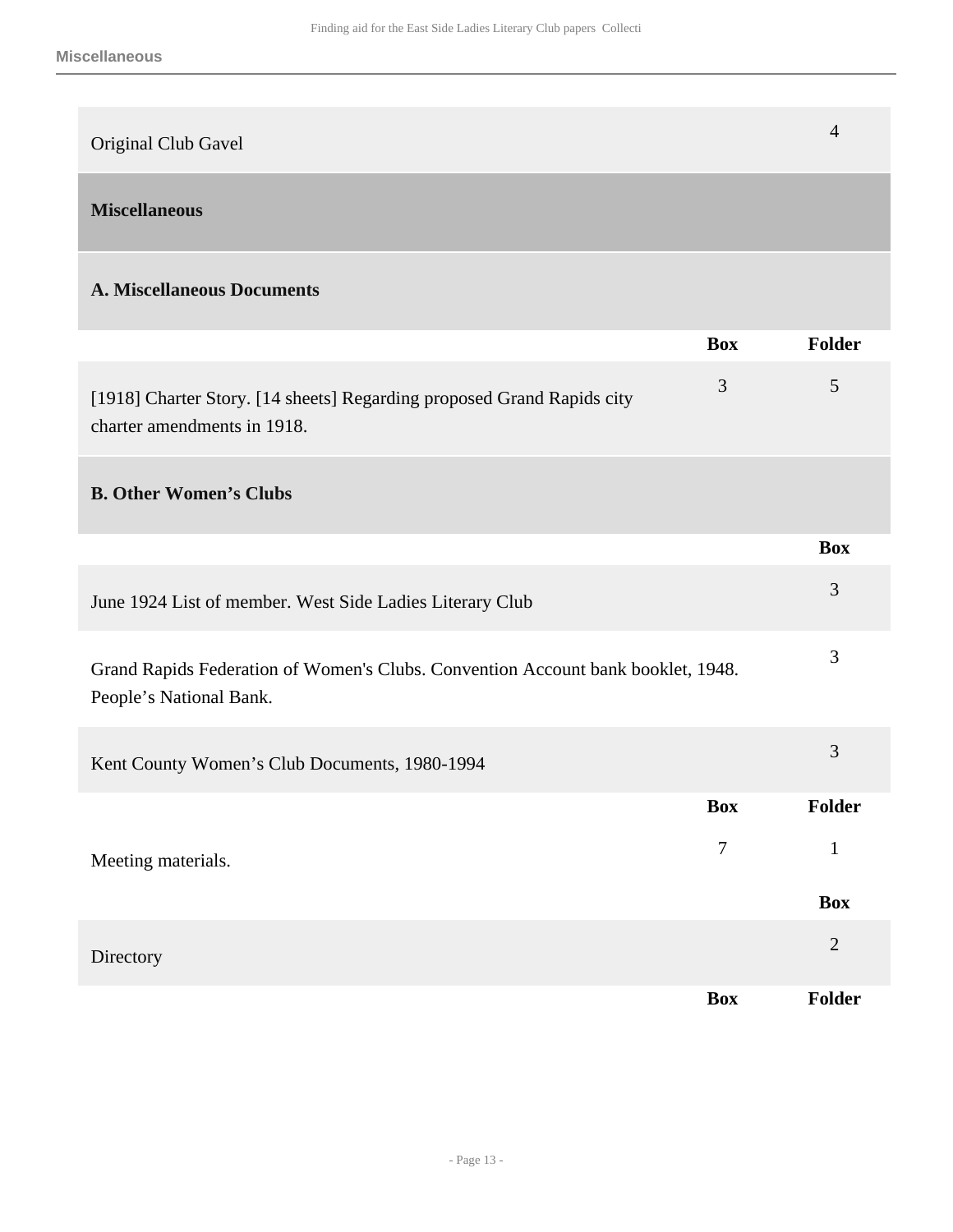**Santa Claus Girls miscellaneous materials. (Grand Rapids Women's Clubs).**

| <b>ByLaws</b>                    | $\overline{2}$ | 3              |
|----------------------------------|----------------|----------------|
| Minutes / Convention / Executive | $\overline{2}$ | $\overline{4}$ |
| <b>Treasurer's Reports</b>       | $\overline{2}$ | 5              |
| Accounts, 1980-1993.             | 7              | 6              |
|                                  |                | <b>Box</b>     |
| Navy check book.                 |                | 7              |

|                                                                      | <b>Box</b> | Folder |
|----------------------------------------------------------------------|------------|--------|
| Conventions                                                          |            |        |
| <b>Meeting Banquet Facilities</b>                                    |            | 8      |
| Miscellaneous correspondence & records, 1988-1991. [Suzanne Johnson] |            | 9      |

### **Santa Claus Girls miscellaneous materials. (Grand Rapids Women's Clubs).**

|                                                                 | <b>Box</b> | <b>Folder</b> |
|-----------------------------------------------------------------|------------|---------------|
| Constitution.                                                   | 7          | 10            |
| 1991/1992 Directory                                             |            | 10            |
| 1992/1993 "Grand Rapids Women's Clubs. "The Santa Claus Girls"" | 7          | 10            |